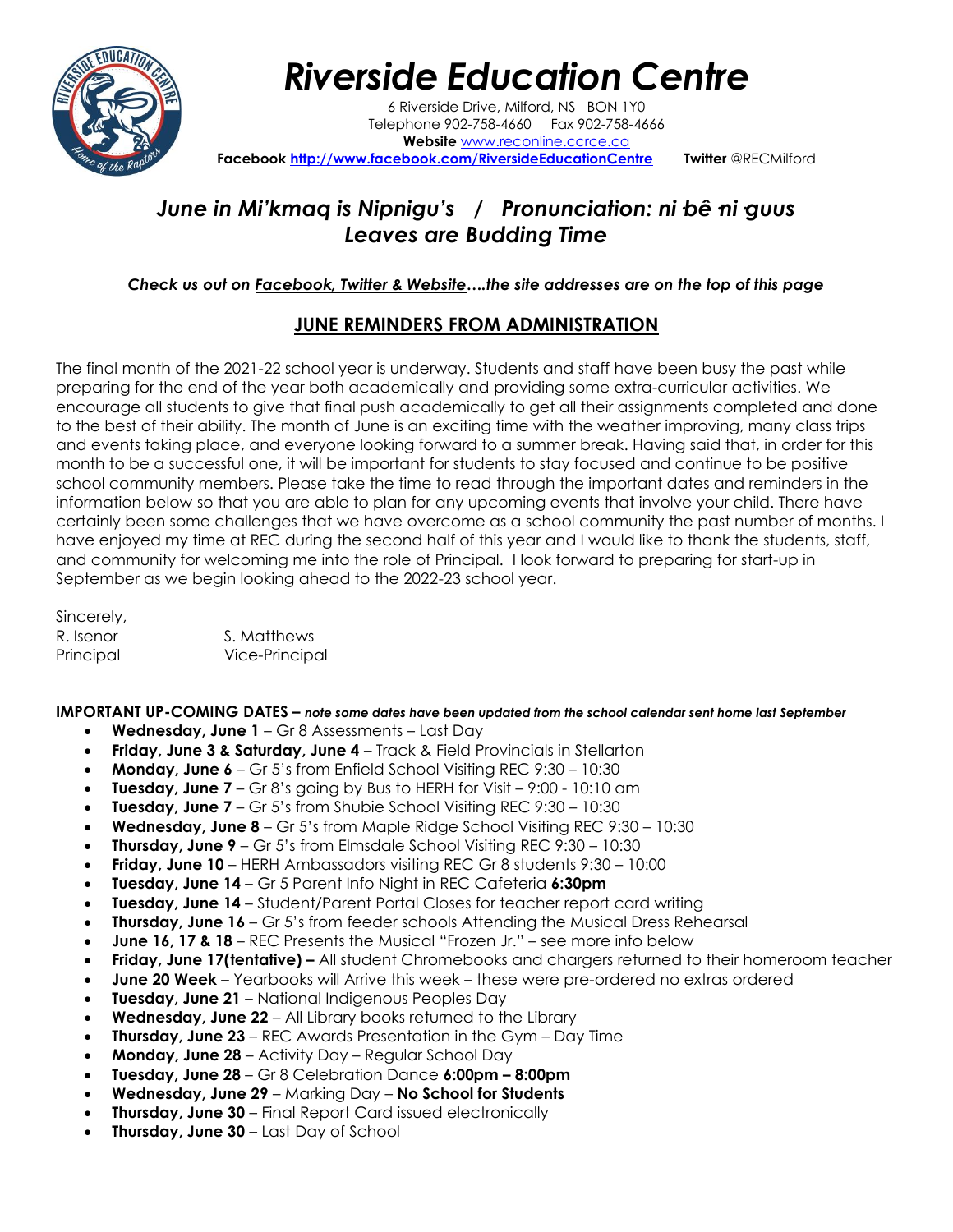

## *Riverside Education Centre*

6 Riverside Drive, Milford, NS BON 1Y0 Telephone 902-758-4660 Fax 902-758-4666 **Website** [www.reconline.ccrce.ca](http://www.reconline.ccrce.ca/)  **Facebook <http://www.facebook.com/RiversideEducationCentre>Twitter** @RECMilford

• **Tuesday, September 6** – First Day of School for Students

#### **REC MUSICAL**

This year's musical "**Frozen Jr**" is fast approaching.

- **Thursday, June 16th – Doors Open at 6:00 pm, Showtime at 6:30 pm**
- **Friday, June 17th - Doors Open at 6:00 pm, Showtime at 6:30 pm**
- **Saturday, June 18th – Doors Open at 12 noon, Showtime at 12:30 pm**

Tickets available at the door only – Guaranteed Entry

Admission - \$7.00 for adults / \$5.00 for Students/Child – cash/cheques only – sorry no debit Canteen open at all shows - cash/cheques only

#### **STUDENT-PARENT PORTAL AND THE SUMMER MONTHS**

The student-Parent Portal accounts will be disabled over the summer months. The portal will be unavailable to students and parents from **July 1, 2022 until August 29, 2022 @ 9:00 am**.

#### **BUS INQUIRES**

Please call the Bus Office at **902-758-4614** for the following bus inquires and or concerns:

- **Late Buses**
- **Bus Stop Locations**
- **Bus Times**
- **Lost Items on the Bus**
- **Bus Stop Changes**

Students are to travel on their regular bus. Unfortunately, no bus changes for social reasons and the school cannot make changes, **parents/guardians are to contact the bus office if bussing arrangements have to be made for students for alternate care.**

#### **DRESS FOR THE WEATHER**

Please remind your child to **dress for the changing weather** as recess breaks and lunch breaks are outdoors and some classroom activities. **It might be a good idea for your child to have a change of clothes in their locker in case they have clothing malfunctions or get wet**, the school does not have extra clothing.

#### **NOTIFICATIONS BY TEXT FROM RIVERSIDE & CCRCE**

Don't forget to opt-in to receive text notifications from Riverside & CCRCE. **Text "Y" to 978338 to receive texts.** If you do not opt-in, you will not receive text messages. This text messaging system replaced the Alert system from past years, these texts will be from CCRCE and REC regarding school cancellations due to snow/roads, late buses, early dismissals, upcoming PD Day, etc.

#### **SCHOOL ADVISORY COUNCIL (SAC)**

REC School Advisory Council (SAC) is looking for two Community Members for the 2021-2022 school year. If you are interested, please email Michelle at baileymi@ccrce.ca for more information.

#### **SPARE NOON DUTY SUPERVISORS NEEDED!**

If you are interested in being a spare Noon Duty Supervisor, please contact Michelle at 758-4660, ext. 2032, for more information on how to apply. REC's lunch breaks are from 11:40 a.m. - 1:25 p.m.

#### **REC ATTENDANCE LINE**

REC has an attendance line, if your child will not be in school, please call the attendance line at 902-758-4660, press 1 and leave your child's name and reason for being absent, we ask you do this by 8:30 am.